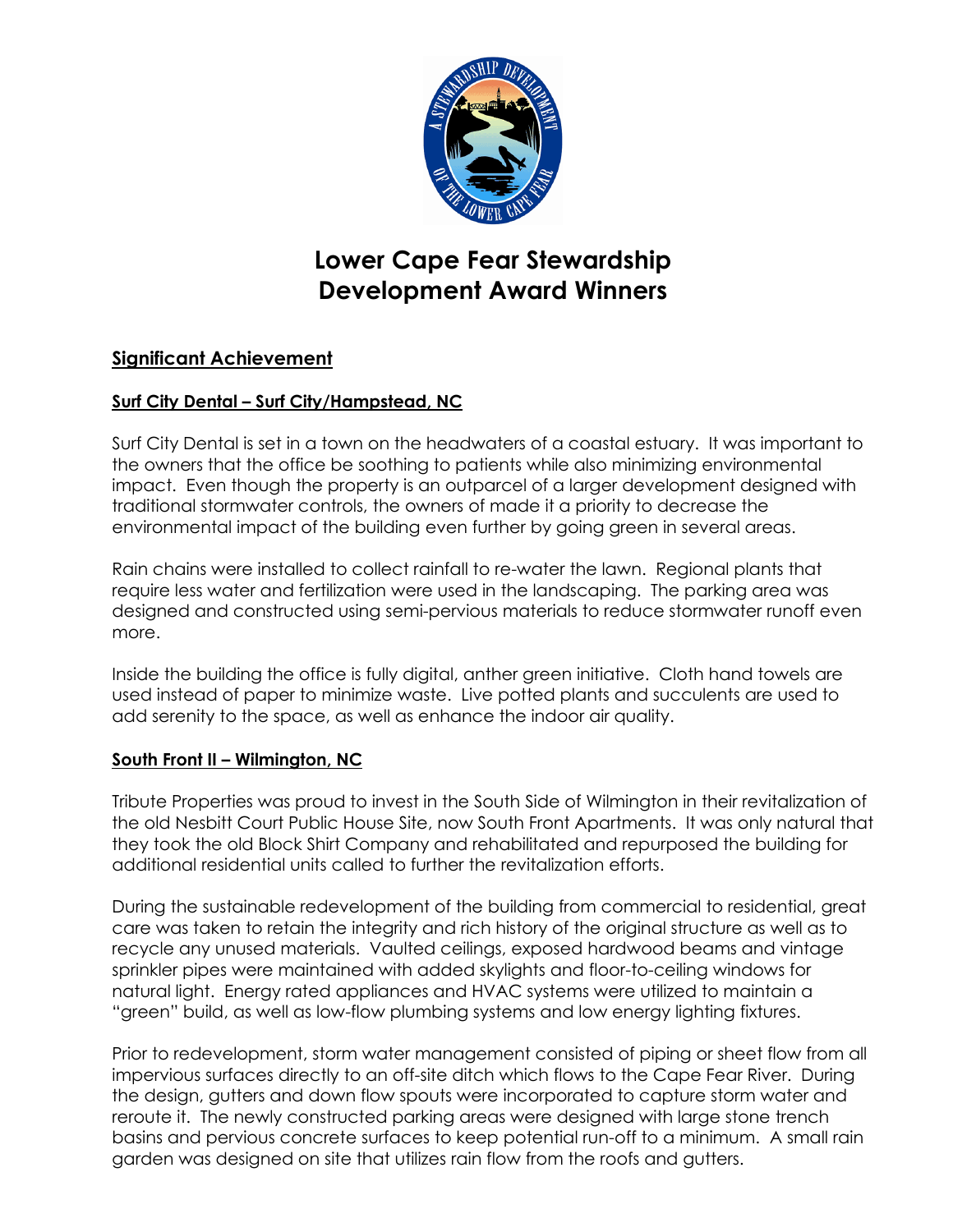During construction all significant trees that remained on site were protected. The landscape design incorporated sustainable criteria which included indigenous trees and shrubs that would match the look and feel of South Front I Apartments for true community connectivity. Drought tolerant plantings were utilized in the landscape design and the irrigation system was designed with zone timers and rain sensors to reduce waste.

#### **The Terraces on Sir Tyler – Wilmington, NC**

The Terraces on Sir Tyler is owned and maintained with pride by the Wilmington Regional Association of Realtors. The project was designed as a 3-story building rather than a 2-story building to minimize sprawl on the site. A tree survey was completed and trees were protected at all possible locations. During construction the project balanced cut and fill avoiding major haul in or haul out of the site while maintaining existing drainage patterns.

The buildings stormwater runoff drains first into landscaping beds. The existing hard compacted sandy loam soils were drilled at each landscape location to allow surface water to penetrate it and allow the site to absorb more water. Pervious pavement was also utilized in several locations of the parking lot to further reduce stormwater leaving the site.

The building itself is unique, designed with a natural and organic feel with its large tree like copper structures supporting patios and green colors that blend into the surrounding environment. Several of the green building aspects of the building include:

- More efficient aluminum clad wood windows with argon filled low E-Argon filled glass allowing less heat transfer than standard storefront.
- Copper cladding was used for recycled content and if very durable with long life spans and low maintenance.
- A green roof compliant TPO flat roof was installed for future plantings.
- Aluminum railings were installed on the balcony with up to 75% recycled content.

#### **Outstanding Recognition**

#### **Sunset Beach Park – Sunset Beach, NC**

Sunset Beach Town Park is a public park located adjacent to the Atlantic Intracoastal Waterway and Mary's Creek in Sunset Beach. What was originally planned to be a multiunit high density development was purchased by the town and a park emerged as the best and highest use of the property. The purpose of the park is to provide the public an opportunity to relax and enjoy the natural setting with the emphasis on protection of the adjacent sensitive environment.

The park layout was centered on providing passive recreation opportunities for the public without any disturbance to fragile adjacent waterways. Public parking and pedestrian walkways were constructed using pervious pavers which allow stormwater to infiltrate into the underlying sandy soils. Pedestrian walkways located closer than 30 feet from Mary's Creek were constructed using slightly elevated wooden structures preventing stormwater runoff. No wetlands were disturbed.

Native birds, shellfish, insects, small animals and plant life continue to thrive on the property. Located adjacent to public roads the park is easily accessible by car, golf cart or bicycle. The park also provides public water and sewer facilities. Solar tubes were used in the public